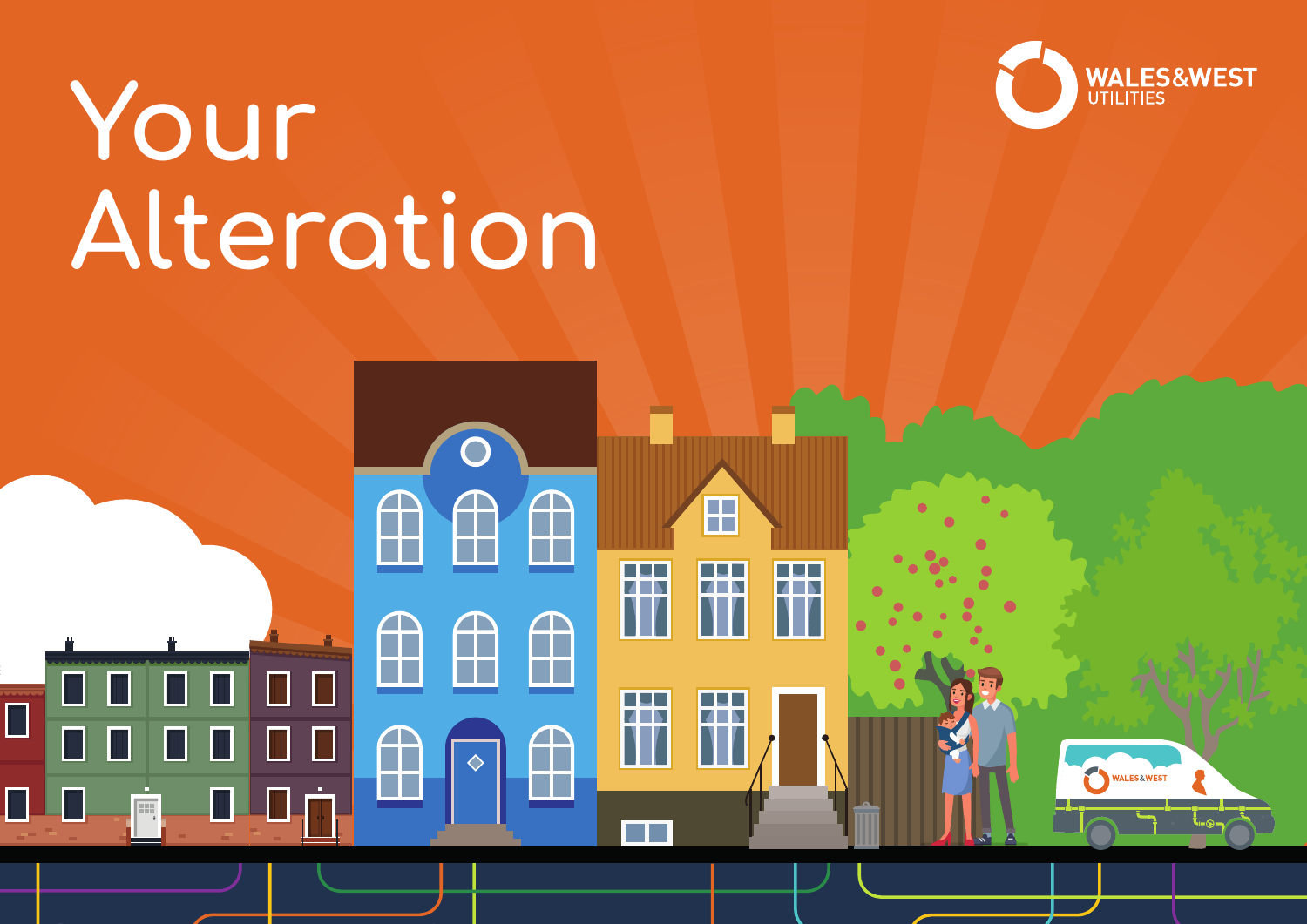## **A bit about us…**

### **At Wales & West Utilities, we keep you safe and warm.**

Every day, 7.5 million people across Wales and south west England rely on our gas network. We don't sell gas, we look after the pipes that keep it flowing to heat homes and power businesses. We respond to gas emergencies and invest £2 million every week upgrading our network.

From Wrexham to Redruth, you can count on our outstanding levels of customer service every hour of every day.

**It's a vital service – and one we're extremely proud to deliver.**

## **Smell gas?**

**Call us immediately on 0800 111 999**

Put out all naked flames, and don't smoke or strike matchsticks. If you can, turn off your gas supply at the meter.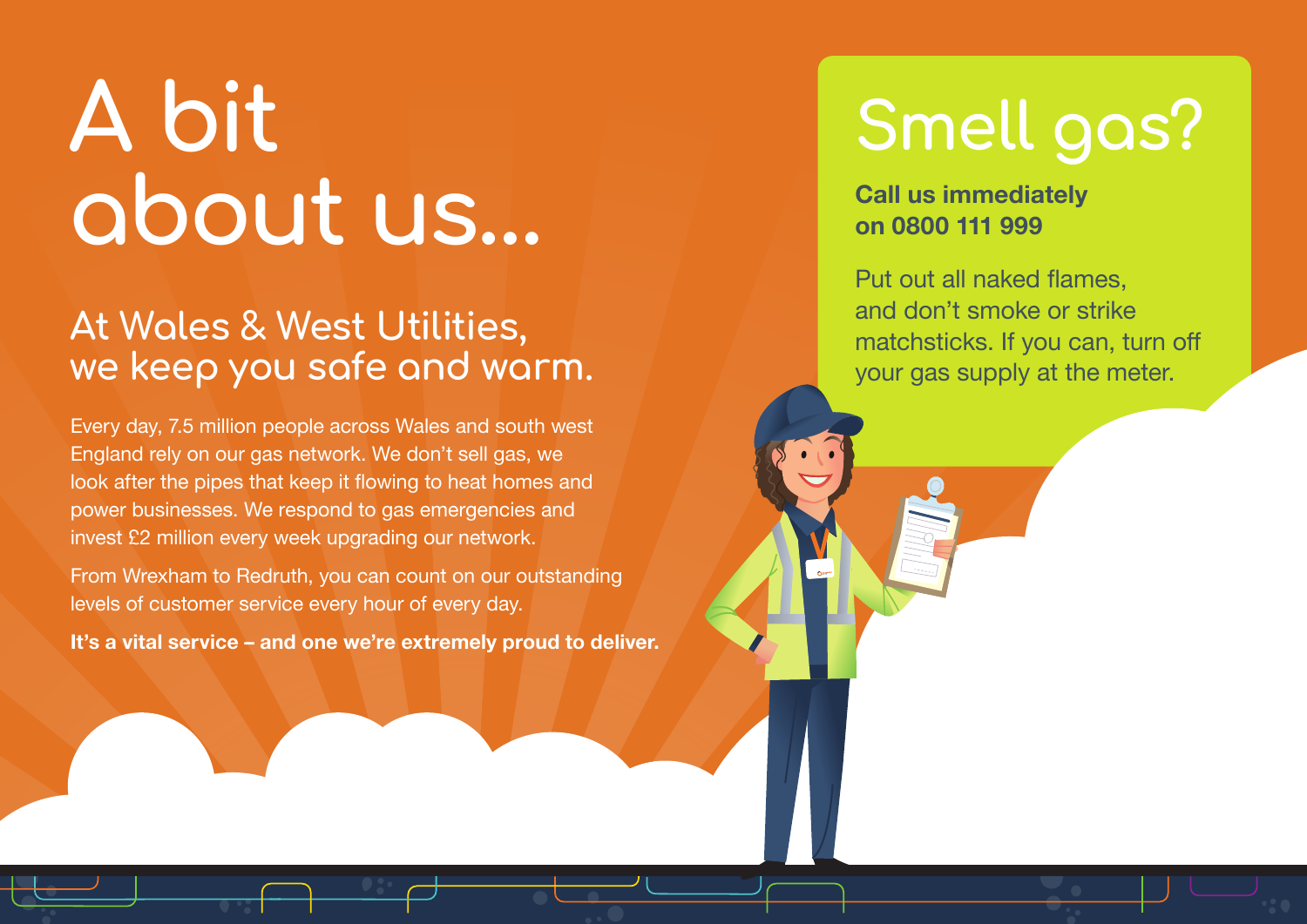## **What we need Next steps from you**

**Before we change your gas supply, make sure you:**

- **Arrange an appointment with us to deliver the built in meter box to you.** Please make sure this is installed by a builder before we arrive to do the work.
- **Dig your trench** (if you've chosen to do it yourself).
- **Remove any plants, trees and shrubs** from around the new gas supply.
- **Clear any obstructions** like skips or scaffolding. If you don't, we might not be able to do our work.
- **Arrange for someone to be at the property** while we carry out work.

There are lots of different gas suppliers to choose from, so for helpful advice, contact the **Citizens Advice Consumer Helpline**  on **03444 772 020** (Wales), **03444 111 444** (England) or visit **www.adviceguide.org.uk**

> $\overline{\bigoplus}$  $\bigcap$

 $\overline{\mathbb{R}}$  $\mathbb{A}$ 

The gas pipework in your home must be installed by your gas supplier or a Gas Safe registered engineer. You can find a local engineer at **www.gassaferegister.co.uk** 

After your gas supply has been changed, you'll need to contact a qualified electrician to install an earth connection to your copper pipework.

n filmin n

ه خ <mark>مخت</mark>ه خ <mark>م</mark>خ

ПП